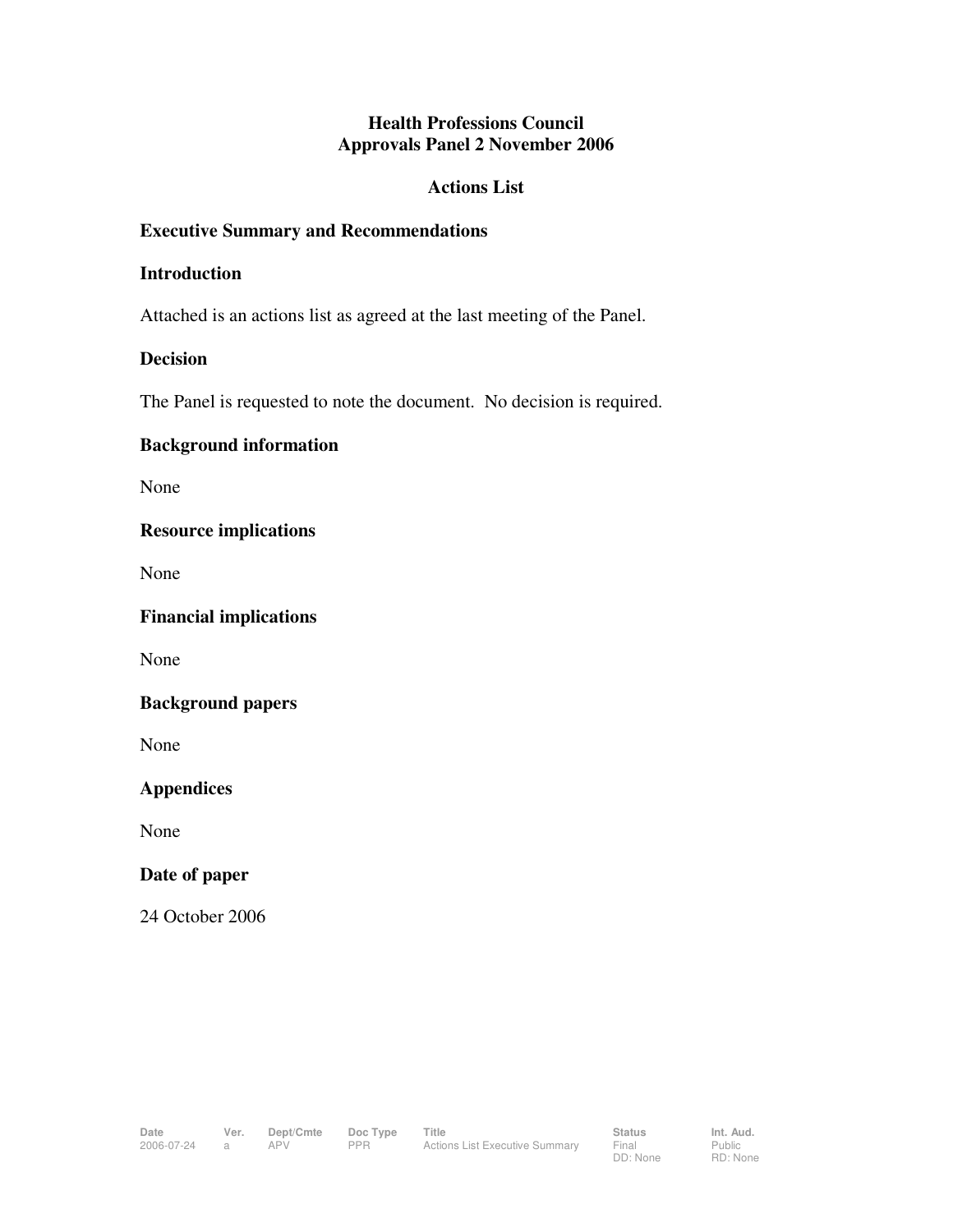# **ACTION POINTS**

## **APPROVALS PANEL**

# **10 OCTOBER 2006**

|                | <b>Action point</b>                                                                                                                               | For the      | <b>Action by</b> | <b>Comments</b> |
|----------------|---------------------------------------------------------------------------------------------------------------------------------------------------|--------------|------------------|-----------------|
|                | (and location in the minutes)                                                                                                                     | attention of |                  |                 |
| 1              | Visitors' report and<br>representations - Notify<br>education provider that<br>Visitors' report and<br>conditions have been<br>accepted.<br>(6.8) | AC           | 2 November 2006  |                 |
| $\overline{2}$ | Programme approval - Notify<br>education providers and<br>update HPC website.<br>(7.2)                                                            | AC           | 2 November 2006  |                 |
| $\overline{3}$ | Major/minor changes - Notify<br>education providers of<br>approval of minor changes.<br>(8.3)                                                     | <b>AC</b>    | 2 November 2006  |                 |
| $\overline{4}$ | Major/minor changes - Notify<br>education providers of<br>approval of major changes.<br>(9.3)                                                     | AC           | 2 November 2006  |                 |
| $\overline{5}$ | Annual monitoring - reverse<br>decision made by Panel on 5<br>September 2006 in respect of<br>three programmes.<br>(10.3)                         | AC           | 2 November 2006  |                 |
| 6              | Annual monitoring audits -<br>notify education providers of<br>approval of audits.<br>(11.3)                                                      | <b>AC</b>    | 2 November 2006  |                 |

Public RD: None